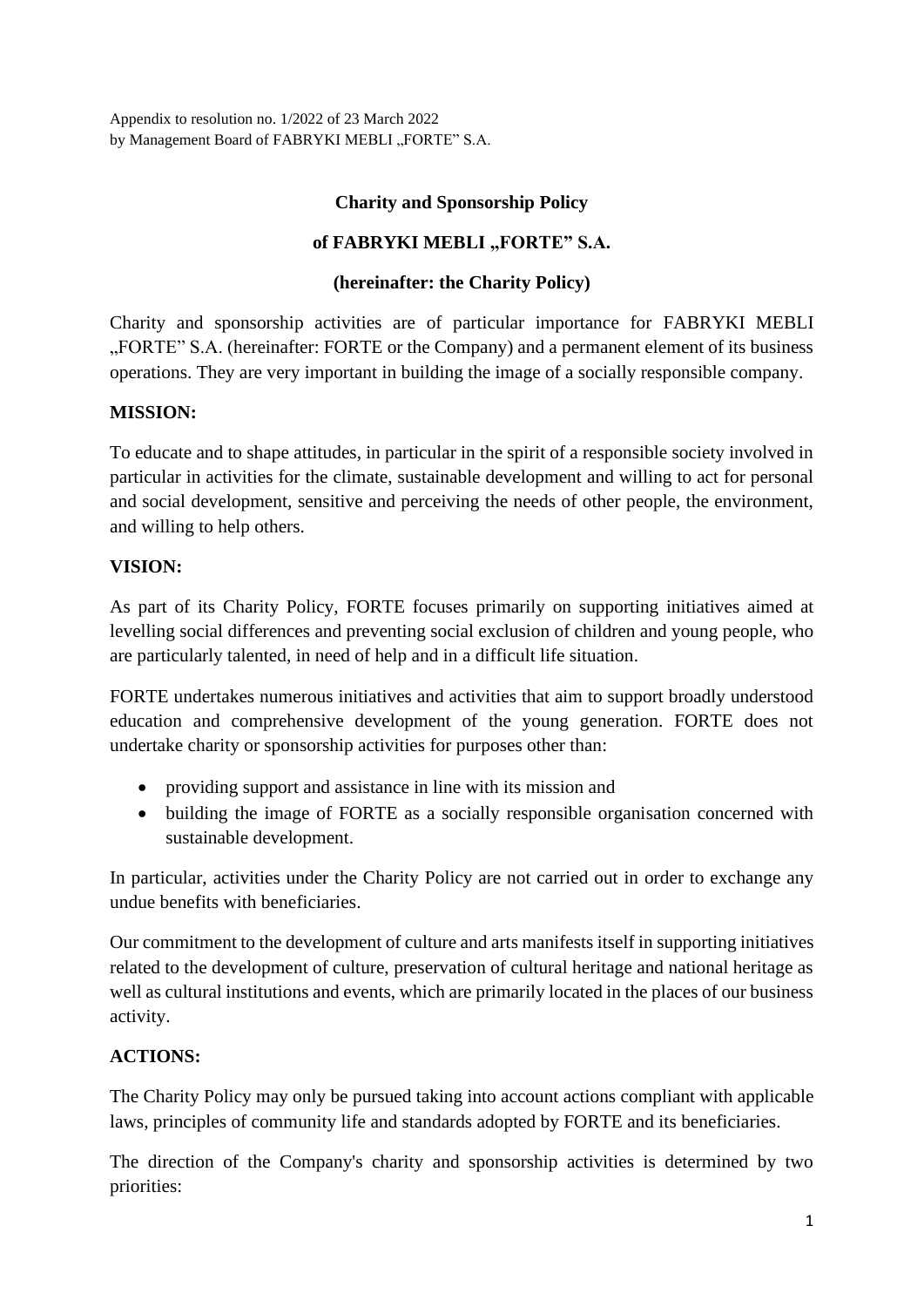- 1. activities for education and upbringing:
	- cooperation with the AMF NASZA DROGA FOUNDATION operating at the Company,
	- cooperation with universities and secondary schools educating future participants in the labour market (e.g. internships and apprenticeships, organisation of patronages, competitions, teaching and in-kind assistance, organisation of lectures and scientific conferences),
	- cooperation and in-kind assistance in equipping educational and training institutions,
	- supporting research and teaching and scientific activities in the area of wood and furniture industry development, individual in-kind assistance to people in a difficult life situation.
- 2. activities for the development of culture and arts:
	- supporting local cultural events (e.g. concerts, festivals, exhibitions, performances),
	- supporting local projects in the area of physical culture and sport (e.g. firefighting competitions),
	- supporting the implementation of cultural projects aimed at activating local communities in the area of arts and broadly understood cultural education.

The above-mentioned areas of activities do not exclude other (positive or negative) criteria, which may influence the Company's decision to participate in the project. The Company's activities are always determined by strictly defined substantive criteria.

In particularly justified cases, the Company may also provide aid or support for other purposes. Before making a decision to provide support, FORTE employees thoroughly examine each case in terms of its compliance with applicable laws and principles included in the Code of Ethics and other internal regulations of FORTE.

# **PROHIBITED ACTIONS:**

FORTE does not undertake charity or sponsorship activities in a manner that is unlawful or contrary to FORTE's or its beneficiaries' adopted internal policies.

FORTE does not support or sponsor

- organisations and initiatives whose support might give rise to a particular risk for the security of the Company, including the loss of FORTE's image, in particular::
	- o political parties and associations,
	- o religious and denominational organisations,
	- o political events,
	- o religious events,
	- o discriminatory events that violate applicable laws or general social norms
	- o events threatening the environment,
	- o events compromising the Company's image,
	- o events involving gambling establishments or producers of stimulants (alcohol, cigarettes),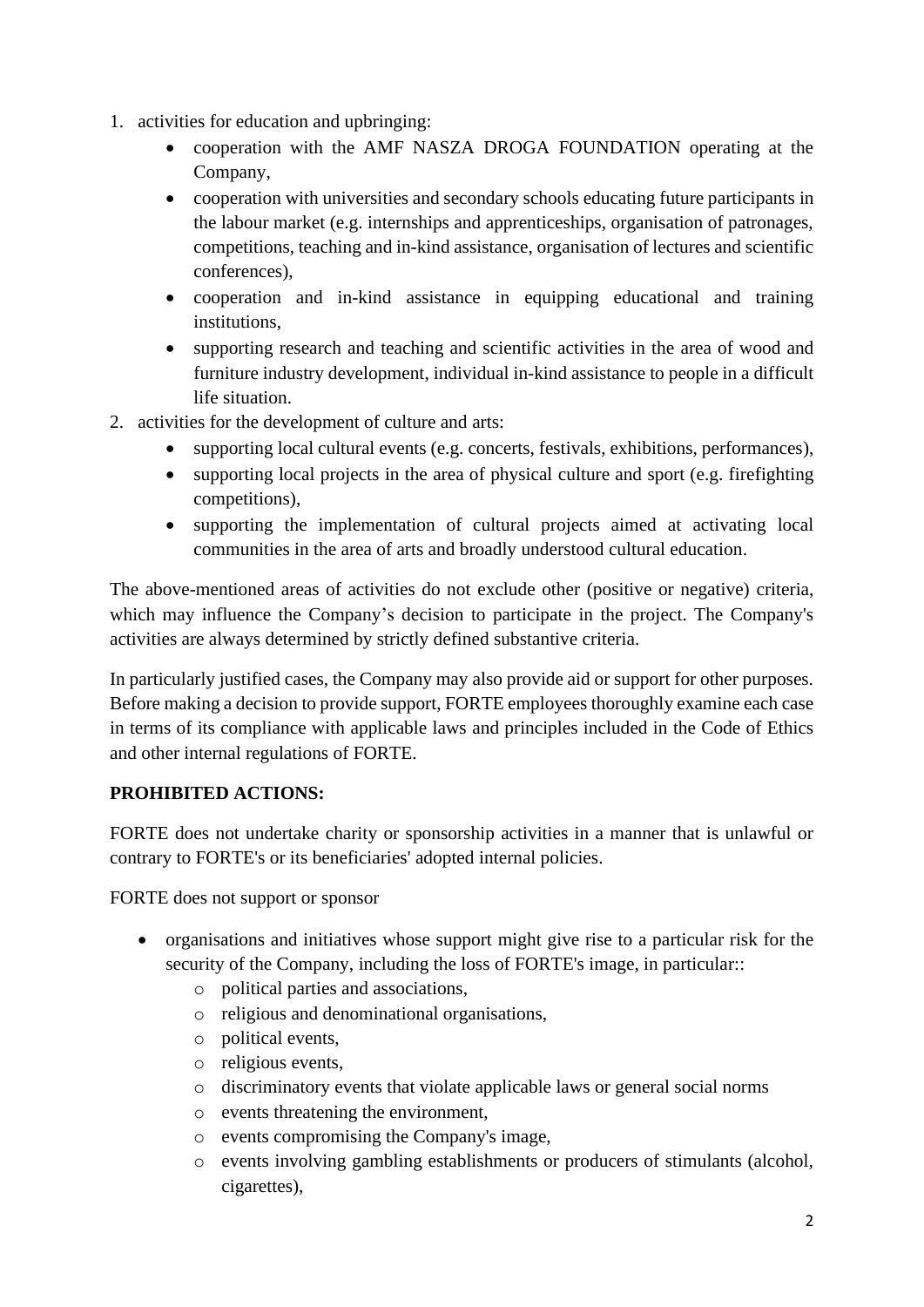- o royalties,
- o activities of individuals;
- in a sham, unofficial manner and without the required documentation,
- to exchange undue benefits.

# **FORMS AND RULES OF GRANTING SUPPORT:**

Support under the Charity Policy may be provided by entering into an agreement for in-kind donation or financial donation or by entering into a sponsorship agreement.

When undertaking these activities, FORTE adheres to the following rules:

- 1. FORTE directly provides donations and concludes sponsorship agreements in each case, the parties to the agreement are a company of the FORTE Group and a beneficiary, i.e. the person receiving support from FORTE on the terms of the agreement,
- 2. Any requests received or proposals to conclude sponsorship agreements are carefully reviewed and evaluated in terms of their compliance with applicable laws, FORTE's Code of Ethics and the Charity Policy – in particular, the requests are reviewed in terms of a potential conflict of interest and other types of relationship of the beneficiary to employees, business partners or other persons collaborating with FORTE,
- 3. Donation and sponsorship agreements stipulate that
	- FORTE has the right, at any stage of the project, to check if the funds/donations are spent/used as declared,
	- the beneficiary who is unable to use the donated funds as declared is obliged to return all the funds received.

FORTE promotes the fact that it provides support and assistance on the terms set out in this Policy. The marketing and promotion of charity and sponsorship activities by FORTE is handled by Forte Brand sp. z o.o.

#### **1. DONATIONS:**

FORTE may make in-kind and financial donations. Each donation must be recorded in the register of donations (Appendix 1).

1.1 Donations are made for a specific purpose indicated in the donation agreement. It is not allowed to expect any consideration or benefit for FORTE in return for making a donation.

Donations made by other Departments, including Departments responsible for sales outside Poland, require the consent of a Member of the Management Board.

- 1.2 A donation is initiated by a beneficiary by submitting an appropriate request. A donation can also be initiated by an Employee who receives the request from the beneficiary and refers it to the Brand Management Department.
- 1.3 The beneficiary's request for a donation should include: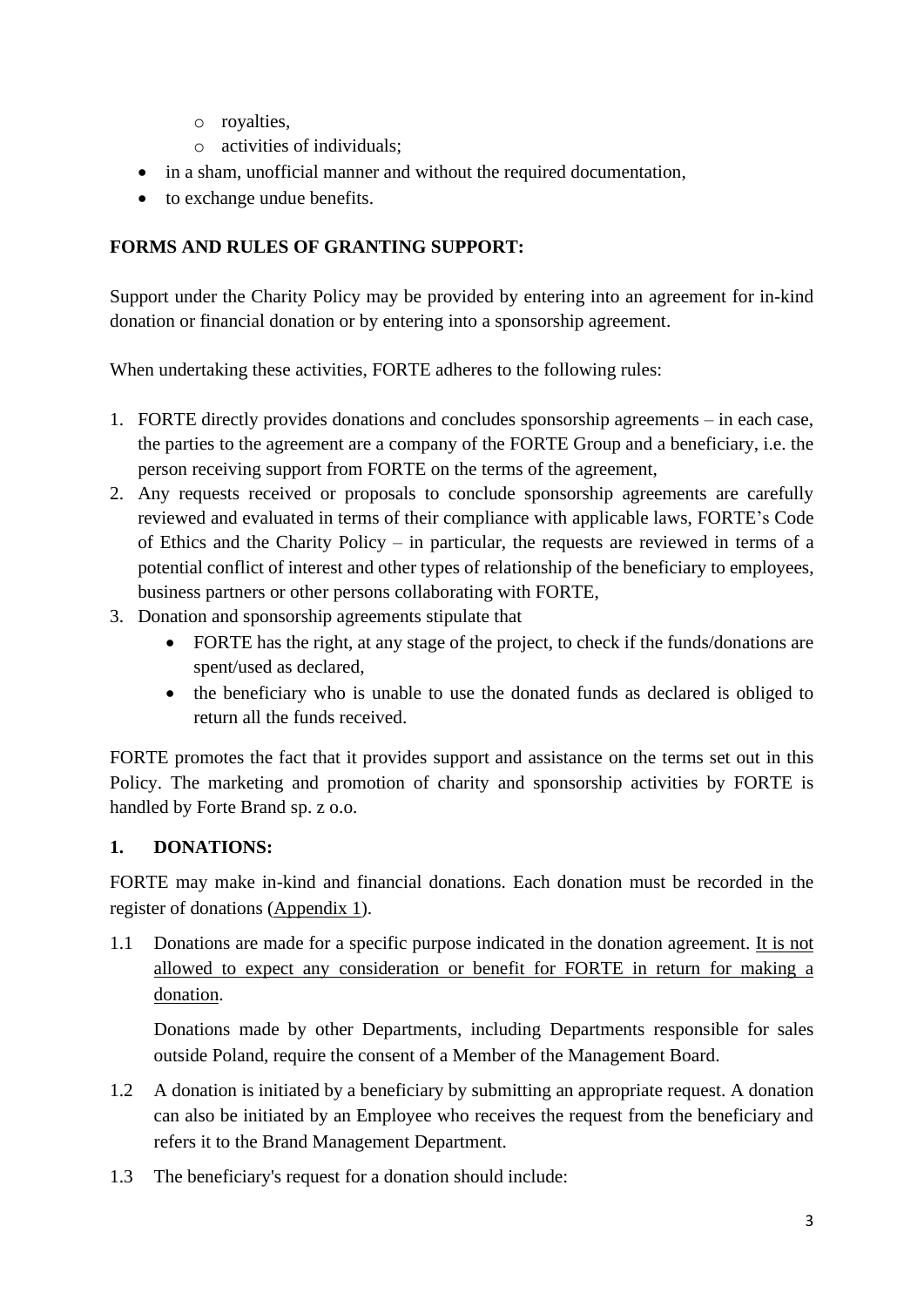Name of the donee;

– Amount or object of donation;

– Purpose of donation;

– Reasons for donation.

1.4 The donation must be made on the basis of an agreement. Each donation agreement is drafted or reviewed by the Legal Department. The donation agreement should specify:

Parties to the agreement;

– Amount or object of donation;

Purpose of donation;

– Right to verify the use of donation (e.g. invoices for the purchase of a specific service);

– Right to obtain a refund of donation in case of misappropriation of donated funds or the value of donated items.

| <b>Prohibited actions:</b> |                                                                                         |  |  |  |  |  |
|----------------------------|-----------------------------------------------------------------------------------------|--|--|--|--|--|
|                            | Requesting action in return for a donation made                                         |  |  |  |  |  |
|                            | Making a donation without an agreement or without a request from the<br>beneficiary     |  |  |  |  |  |
|                            | Making a donation to, for example, political parties or public<br>administration bodies |  |  |  |  |  |
|                            | Using a donation as a form of providing a disguised benefit                             |  |  |  |  |  |

# **2. SPONSORSHIP:**

FORTE allows providing financial support for certain events (e.g. local sports competitions) or activities of certain entities (e.g. a selected educational institution).

- 2.1 In exchange for providing sponsorship, FORTE may expect a consideration or a benefit.
- 2.2 Sponsorship is provided by the Brand Management Department. The decision on providing sponsorship is approved by a Member of the Management Board. Sponsorship provided by other Departments, including Departments responsible for sales outside Poland, requires the consent of a Member of the Management Board.
- 2.3 Sponsorship is initiated by a beneficiary by submitting an appropriate request. Sponsorship can also be initiated by an Employee who receives the request from the beneficiary and refers it to the Brand Management Department.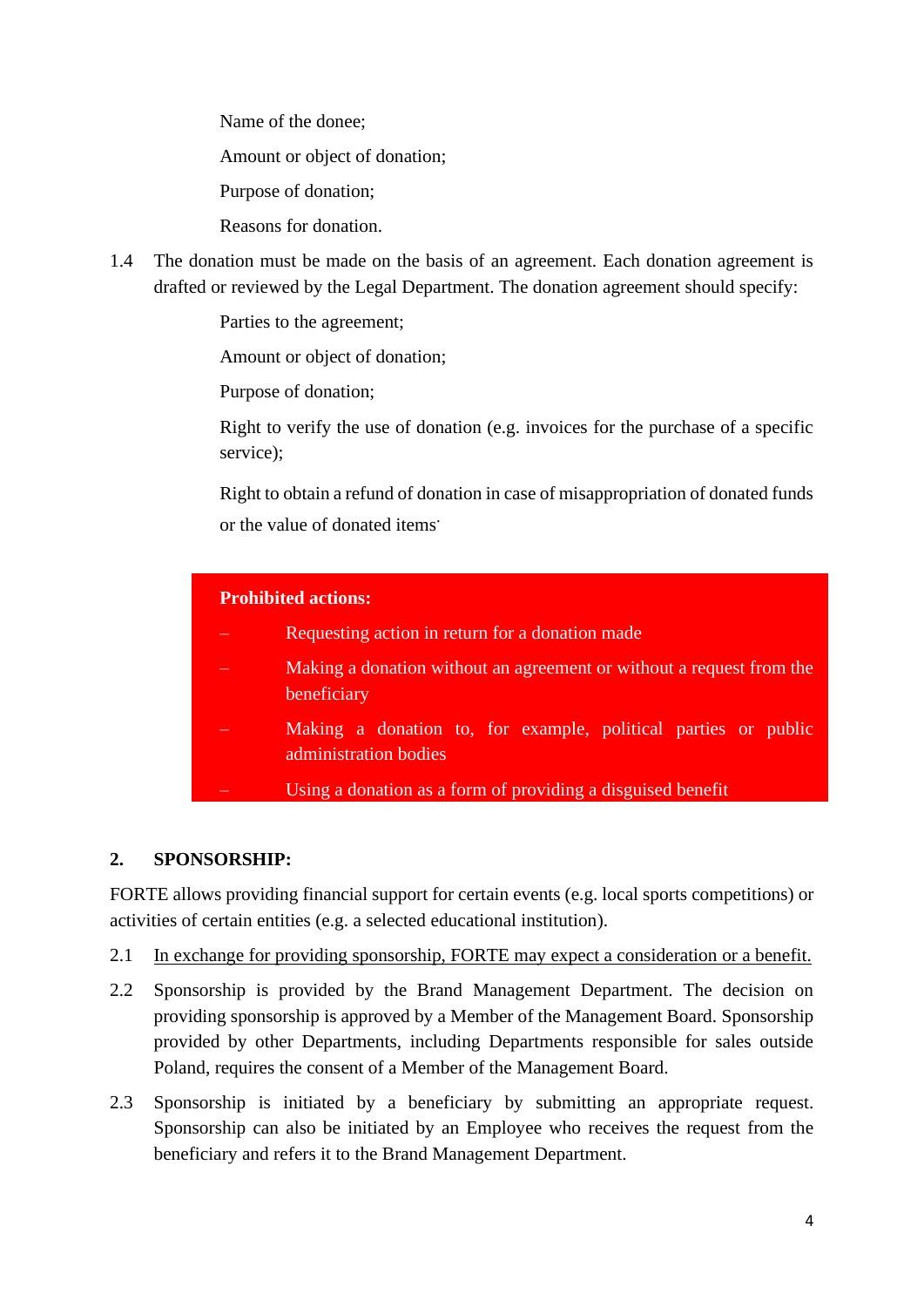2.4 The beneficiary's request for sponsorship should include:

Name of the sponsored entity;

– Amount or object of sponsorship;

– Proposed consideration for FORTE (e.g. presenting the logo).

2.5 Sponsorship must be provided on the basis of an agreement. Each sponsorship agreement is drafted or reviewed by the Legal Department. The sponsorship agreement should specify:

Parties to the agreement;

– Amount or object of sponsorship;

– Term of the sponsorship agreement;

– Consideration that FORTE receives in return for sponsorship;

– Right to verify the manner of providing the consideration (e.g. by checking outfits of a sports team);

– Right to obtain a refund of the amount of sponsorship if the sponsored entity fails to provide the consideration.

#### **Prohibited actions:**

- Providing sponsorship without a consideration
- Providing sponsorship without an agreement
- Sponsoring entities that promote values inconsistent with Forte's values
- Using a donation as a form of providing a disguised benefit